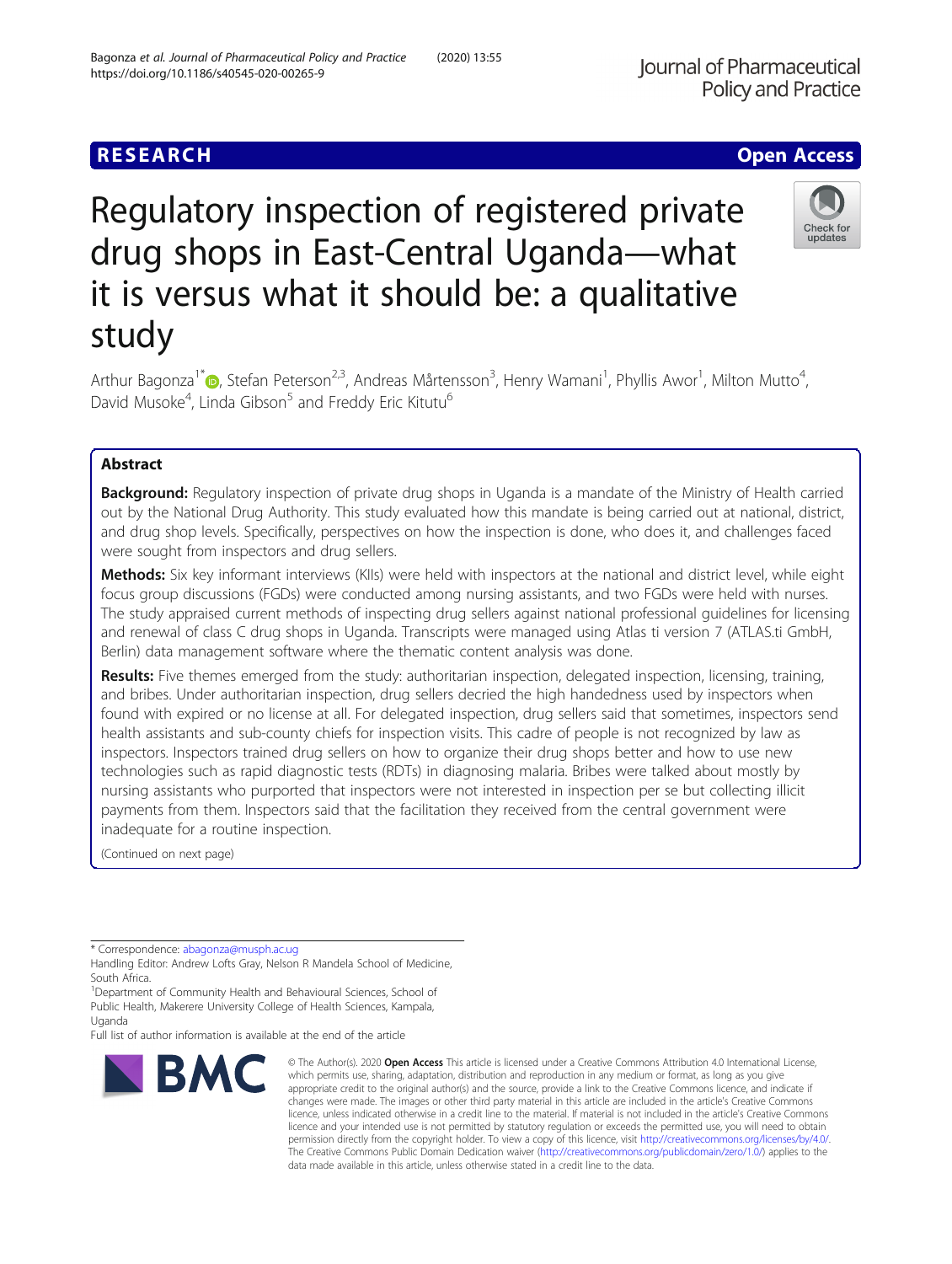#### (Continued from previous page)

**Conclusion:** The current method of inspecting drug sellers is harsh and instills fear among drug sellers. There is a need to establish a well-recognized structure of inspection as well as establish channels of dialogue between inspectors and drug sellers if meaningful compliance is to be achieved. The government also needs to enhance both human and financial resources if meaningful inspection of drug sellers is to take place.

Keywords: Drug sellers, Drug shops, Inspection, Regulation, Supervision, Uganda

# Introduction

Regulation of private drug sellers remains a global challenge which has contributed to inappropriate treatment ultimately resulting in drug resistance because of policy and implementation challenges [\[1](#page-9-0), [2](#page-9-0)]. Such challenges include but may not be limited to social, cultural, organization, and contextual ones [\[3](#page-9-0)]. In many healthcare settings, inspection is done by external personnel who make sure that laws and standards are adhered to by practitioners [[4\]](#page-9-0). In public health care settings, inspection is offered in an orderly and well-structured manner with clear audit-and-feedback channels which have proved to complement training leading to desired treatment outcomes [\[5](#page-10-0)]. On the contrary, evidence reveals great uncertainty of whether inspection of private for-profit healthcare providers in low- and middleincome countries improves quality of care [[6,](#page-10-0) [7](#page-10-0)]. This may be due to inspection visits being brief, unstructured, punitive, and not aimed at problem-solving [\[8](#page-10-0)]. This has been attributed to a shortage of trained human resources for inspection, inadequate financing, and under-qualified inspectors [\[9](#page-10-0), [10](#page-10-0)].

In Sub-Saharan Africa where about 60% of the people live in rural areas [[11](#page-10-0)], the healthcare needs of the vast majority are served by small drug shops devoid of big pharmacies and only allowed to sell over-the-counter drugs (OTC) belonging to a particular class [\[12,](#page-10-0) [13\]](#page-10-0). In many Sub-Saharan countries, policies are prescriptive on who should operate private pharmacies and drug shops. However, quite often, the people licensed are not the ones that operate the pharmacies or small drug shops [[14,](#page-10-0) [15\]](#page-10-0) which further justifies the need for inspection. To further illuminate this evidence, research shows that because of the weak inspection, the misuse of drugs, and inappropriate treatment of patients in the private sector continues unabated [[13,](#page-10-0) [16](#page-10-0)].

In order to understand the social realities underpinning inspection aimed at achieving compliance, the regulation theory using the wheel of social alignment was used [[17\]](#page-10-0). The theory pays special attention to the importance of the psycho-social determinants of compliance such as shame, trust, identity, norms, guilt, and values. The theory also highlights the need for regulators to understand the legislation of inspection, have guidance for interpretation of the inspection policy, and understand the intent of the policy. More so, regulators need to be aware of the best ways to enforce the practice of the people being inspected and be cognisant of the investigative rules. From the perspective of those being inspected, the theory interrogates the primary factors shaping compliance and what is being asked from them. Such may include benefits that may accrue from being inspected, whether justice will prevail, and whether they feel any moral obligation to be inspected.

In Uganda, more than 50% of people in rural areas get their first form of ambulatory care from private forprofit healthcare providers mainly made up of drug shops [[18](#page-10-0)]. However, statutory policy prescribes that a large number of drug shops in a district shall be inspected by one person qualified as a pharmacy technician [[19\]](#page-10-0). This often leads to work overload and inefficient inspection ultimately resulting in drug sellers maximizing profit through the inappropriate prescription of drugs especially antibiotics to patients [\[20,](#page-10-0) [21](#page-10-0)]. Moreover, while the inspection policy for drug sellers in Uganda is prescriptive in as far as who the inspectors should be and what they should do, it is not clear whether what is prescribed is what actually happens during the inspection. It was envisaged that there may be a difference between policy and practice as far as inspection of drug sellers in Uganda is concerned.

# Aim

This study appraised the current methods of inspecting drug sellers against national professional guidelines for licensing, renewal, and new licenses for class C drug shops in Uganda. More specifically, the study explored perspectives of drug sellers and their inspectors regarding methods of inspecting drug shops.

# Methods

#### Study design

This was a descriptive qualitative study which employed key informant interviews (KIIs) and focus group discussions (FGDs). KIIs and FGDs have been recommended as methods of eliciting information in qualitative descriptive approaches [[22,](#page-10-0) [23\]](#page-10-0). A qualitative inquiry methodological approach was used by investigators of the study because they wanted a comprehensive analysis of regulatory inspection as it occurs in Uganda [[24\]](#page-10-0). The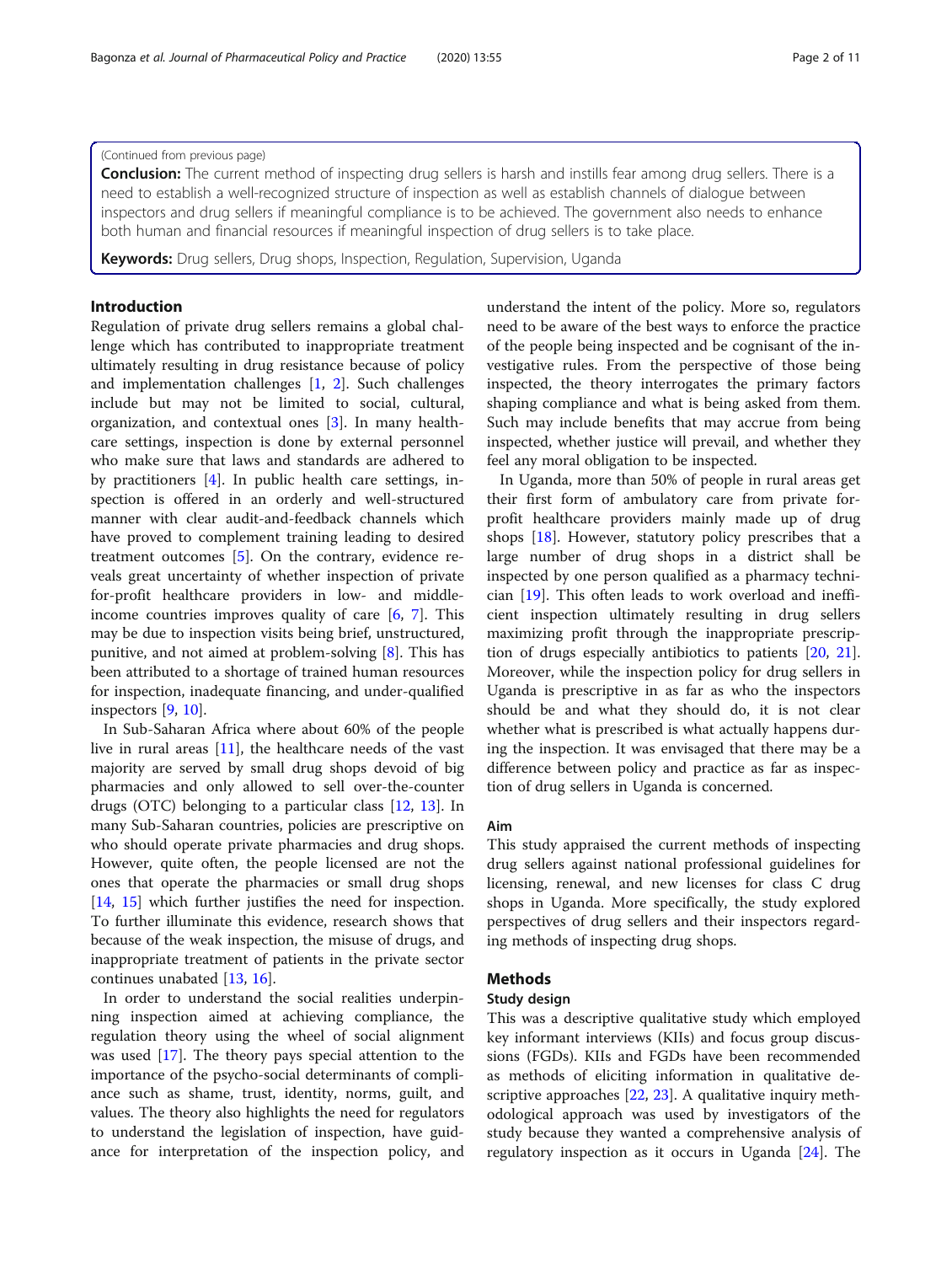researchers also chose to use a qualitative descriptive study because they wanted to stay closer to the data and surface of the gathered information, words, and events as prescribed by Sandelowski [[24,](#page-10-0) [25\]](#page-10-0).

#### Study setting and participants

This study was conducted in Luuka and Buyende districts, two rural districts in East-Central Uganda. Luuka District has an active drug shop association which has a committee headed by a chairperson. The association organizes monthly meetings where drug sellers meet to deliberate on matters concerning licenses and daily running of drug shop operations. On the other hand, Buyende district does not have a drug shop association. The projected population of children under 5 years by December 2020 is 88,860 in Buyende district and 48,200 in Luuka District respectively [[26](#page-10-0)]. Both districts have no hospital while each district has 1 Health Centre (HC) IV, several HC IIIs, and HC IIs. The majority of the population seeks the first form of treatment from drug shops which are found in all villages.

For key informant interviews, we interviewed inspectors at national and district levels. At the national level, we interviewed an official from the Ministry of Health (MoH) and another from the National Drug Authority (NDA) in charge of inspection of pharmacies and drug shops in Uganda. At the district level, we interviewed District Health Officers (DHOs) and District Drug Inspectors (DDIs).

In the focus group discussions which were conducted at the district level, only registered drug sellers were interviewed. Identifiers that may have been used to disclose the people interviewed in this study were removed in line with protecting the confidentiality of respondents in qualitative studies [\[27\]](#page-10-0).

#### Methods of data collection

We purposively sampled participants for this qualitative study because they were well informed about the regulation of drug shops in Uganda [\[28](#page-10-0)]. The sampling was based on (1) being a statutorily recognized inspector and (2) being a licensed drug seller.

#### Key informant interviews

Six inspectors (four at district and two at the national level) were purposively sampled for key informant interviews (KIIs). The KIIs were conducted from the offices of the respondents. During interviews, where necessary, probing questions followed the main questions to get a deeper understanding of the participants' views. This was done until subsequent interviews yielded no new information to warrant additional interviews [[29\]](#page-10-0). The interview guide explored how inspection of registered drug sellers is done, who does the inspection, challenges

experienced during the inspection process, and how these challenges may be overcome. Saturation was achieved by the fifth KII. The team leader (AB) informed the key informants about the interviews both verbally and in writing.

#### Focus group discussions

In each district, one FGD was conducted with nurses while eight FGDs comprised of ten participants per FGD participated in the study in both districts. In total, one hundred licensed drug sellers were purposively selected for focus group discussions (FGDs). Two of the FGDs (one from either district) comprised of midwives, comprehensive nurses and enrolled nurses (collectively referred to as nurses for purposes of this study), while the rest of the eight FGDs comprised of nursing assistants. Each FGD is comprised of ten participants which are de-sirable for an FGD [\[30](#page-10-0)]. The FGDs were conducted from the sub-county headquarters in each district at places devoid of noise. The team leader (AB) informed the drug sellers about the interviews through the DHOs, while the drug sellers were mobilized by the DDIs who were informed by the DHOs.

#### Training and quality control

Three research assistants (RAs) with degrees in social sciences from Makerere University were recruited and given refresher training on qualitative data collection methods and tools. One of the two RAs were engaged in interviewing key informants while the other RA moderated FGDs. The third RA took notes during FGDs while the study leader (AB) took notes during KIIs. Each KII took an average of 50 min to complete while each FGD took an average of 65 min. The interview guide was in English but moderators conversant with English and Lusoga—the native dialect in Luuka and Buyende districts were used in conducting the KIIs and FGDs. Lunch was provided to all participants since all interviews started at 11 am every morning. This time was agreed upon to enable drug sellers from villages far away from the sub-county headquarters to join drug sellers who hailed from nearby areas. All discussions and interviews were audio-recorded.

#### Data management and analysis

The transcription of all the interviews was done over a 2-week period and transcripts were uploaded into Atlas ti version 7—a qualitative data management software (ATLAS.ti GmbH, Berlin). The primary researcher, who was a PhD student, assumed an interpretivist ontological and constructivist epistemological position because he believed that the reality of regulatory inspection in Uganda had multiple facets, is relative and that the experience of being inspected is socially constructed [[31](#page-10-0)–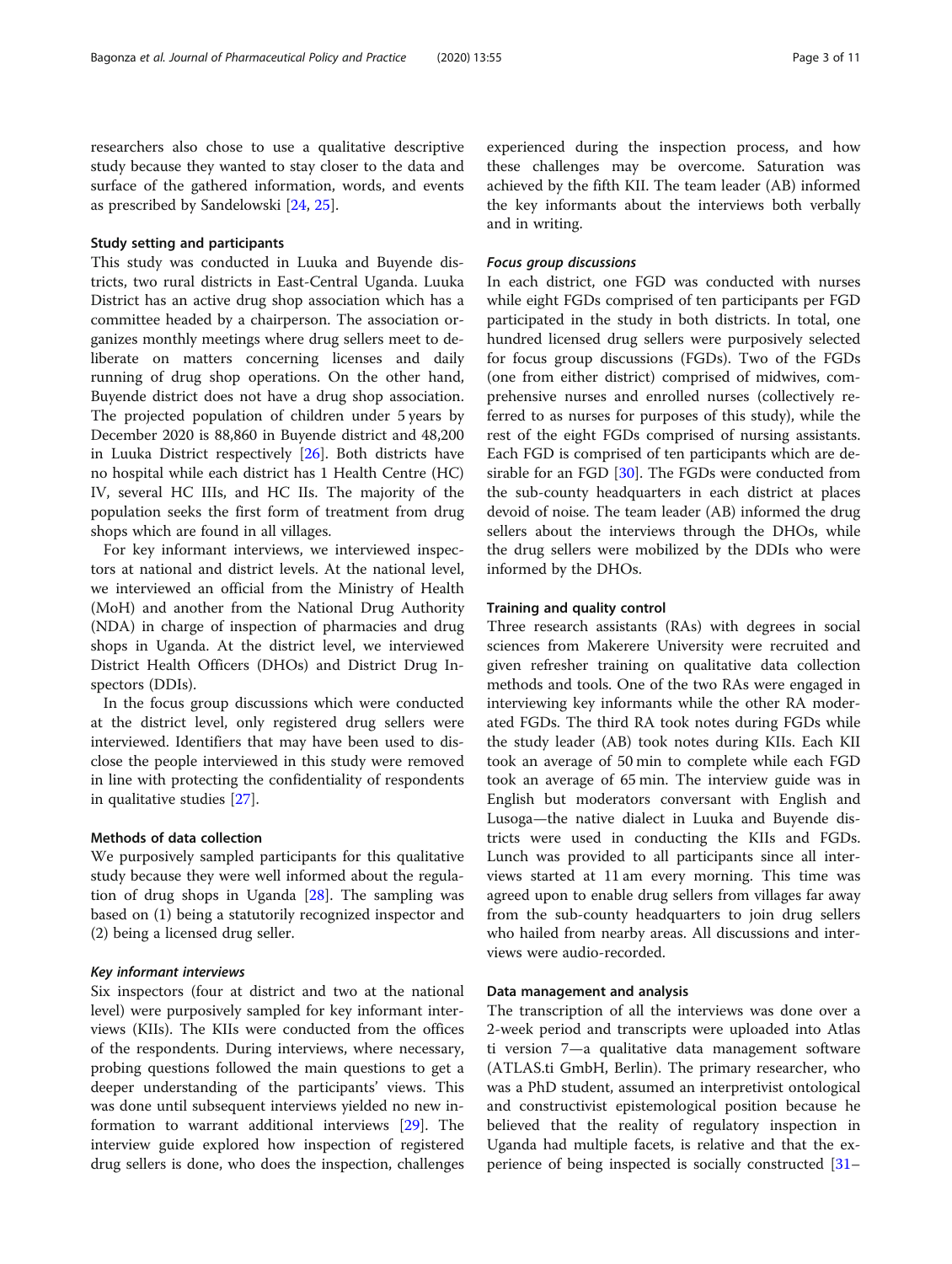[33\]](#page-10-0). That is to say, besides experiences of being inspected being influenced by the individual's academic qualifications and being statutorily licensed, the lived experiences are socially constructed. The data was analyzed with the aim of understanding the current approach of regulatory inspection in Uganda in order to recommend improvements where the approach fell short of ideal standards. Text from uploaded KIIs and FGDs transcripts were selectively divided into meaning units and subsequently into condensed meaning units [\[34](#page-10-0)]. Taking context into consideration, the condensed meaning units were abstracted and labeled with codes by AB, and the research assistants generated over 40 codes from the first two KII and FGD transcripts. These codes were compared for similarities and differences before they were merged. A comparison of codes was done collaboratively with PhD academic supervisors and compared with codes generated by MM (another PhD student with qualitative proficiency but not connected to the study). The agreed-upon codes together with other emerging ones were then used to code the rest of the transcripts which increased the trustworthiness of the results [[35](#page-10-0), [36\]](#page-10-0). The use of different personnel in the triangulation process is believed to have improved the interpretive rigor of the study [\[35](#page-10-0), [37\]](#page-10-0). The various codes were then compared for similarities and differences before being sorted and merged to form sub-themes. The sub-themes were then compared and condensed into higher-order themes. Emerging themes were agreed upon by the researchers of this study and compared with themes suggested by MM until consensus was reached. During analysis, a thematic analysis using template analysis was used for this study. Templates are used when researchers have codes a priori but also allow the generation of new codes when information collected from subsequent interviews does not fall within already pre-generated codes [[38,](#page-10-0) [39\]](#page-10-0). The codes then aided the formation of subthemes and overall themes after a series of condensation. The template that guided thematic analysis for this study was constructed using codes generated from interviews with participants of the study  $[40, 41]$  $[40, 41]$  $[40, 41]$  $[40, 41]$ . The themes were then compared with the national policy for inspection of drug shops in Uganda.

# Results

Five broad themes emerged from the data as follows: authoritarian inspection, passive inspection, licensing, training, and bribes. Our results show that the regulation of drug shops is mainly about licensing and inspection. The inspection is unpredictable, authoritarian, and characterized by illicit payments whenever it happens. Drug sellers felt that if the licensing process was made easier coupled with more training courses on childhood diseases, this would contribute to smooth running of the business. Drug sellers recommended that support supervision should be initiated to augment inspection.

The mean (SD) age of the inspectors was 47 (5.1) years and has spent an average (SD) of 7(2) years in service. One hundred drug sellers participated in FGDs and were divided into nurses and nursing assistants. There were 20 nurses whose average (SD) age was 33 (8) years and had spent 8(4.8) years as drug sellers. The mean (SD) age of the nursing assistants was 32(7) years and had spent 7(6) years in service.

#### Authoritarian inspection

All the inspectors at the national level described inspection as a process that involves making sure that drug sellers adhere to policy guidelines. They described the process as seeking clearance to open premises that would be used as drug shops from the office of the DHO. Once triggered, this process would begin by inspecting premises, the surrounding environment, as well as ascertaining the qualifications of the drug sellers. On fulfilling these conditions, a formal application process leading to licensing was initiated. Thus, during a routine inspection, premises, personnel, drugs being sold and the environment were the major areas of focus.

"What I know, usually for inspection, first, for you to open, you need clearance from the DHO. In the office of the DHO used to be someone called the District Drug Inspector. This person was being financially supported by the National Drug Authority. So what would happen, the DDI would go and see the premises and would be the one to open if satisfied that the premises meet the required parameters and the staffing." (KII, Inspector, MoH)

As far as nurses were concerned, the focus group in Luuka District said that the current method of the inspection was more to do with adherence to policy guidelines. The majority of members in the focus group said that when inspectors went to drug shops and found them disorganized, drug sellers were advised on what to do. When the inspectors returned and found the drug sellers had adjusted accordingly, they praised and encouraged them to keep it up. However, when inspectors returned and nothing about the drug shop had changed, the drug sellers were apprehended. This was one of the positive findings noted about the current method of inspection.

On the contrary, the focus group discussion of nurses in Buyende district said that inspectors were high handed if they found drug sellers with an expired license or without one at all. This, they said, led to automatic confiscation of drugs regardless of the circumstances.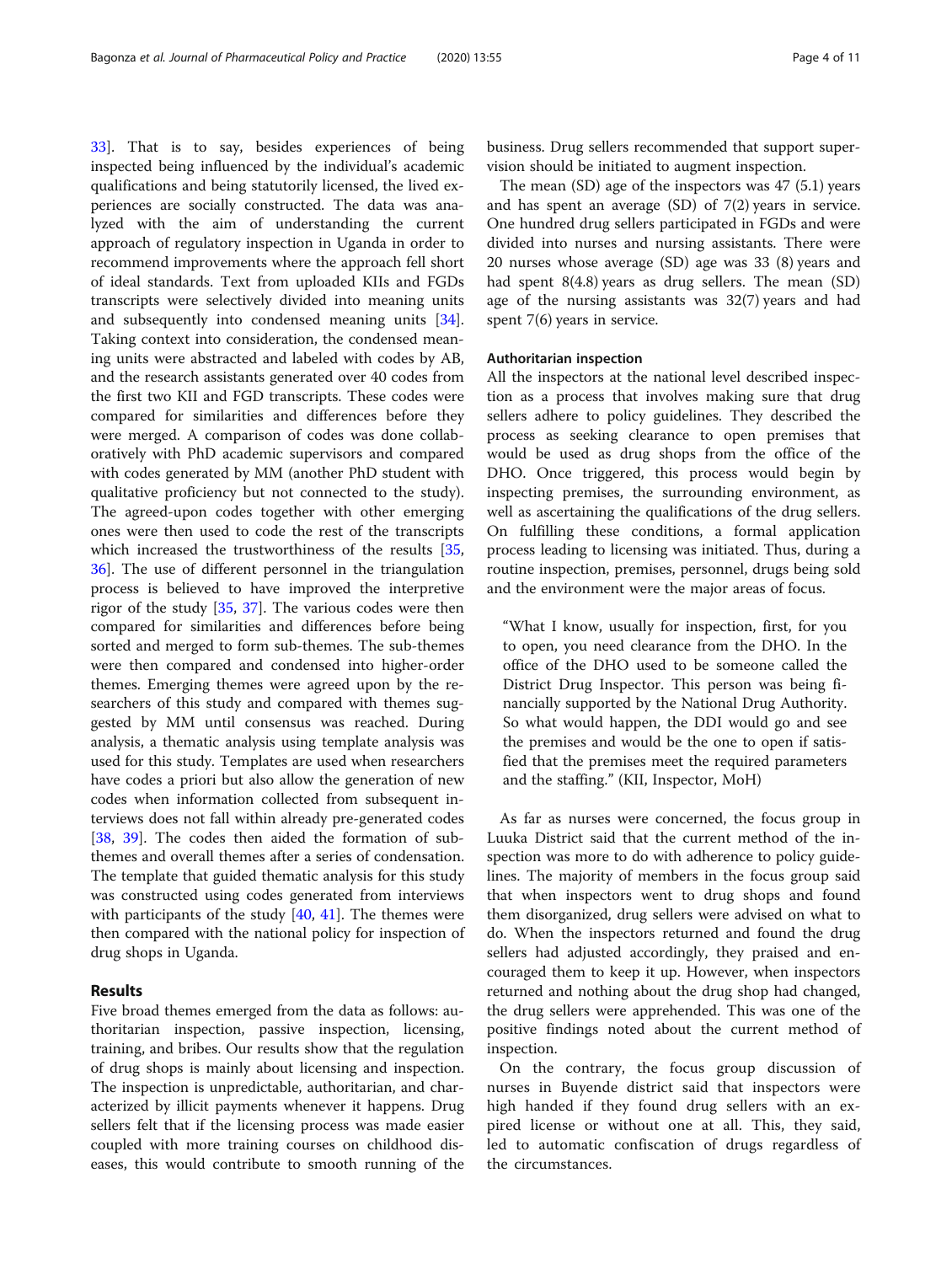"When they find you without a license they just take all your drugs. Sometimes you have just secured a loan, then you get a setback and start afresh because they have taken each and everything." (FGD, Nurses, Buyende district)

All focus group discussions with nursing assistants in both districts revealed that the current method of the inspection was impromptu, did not give drug sellers ample time to put things in order, and involved the use of law enforcement personnel who evoked fear among drug sellers. This was said in light of regional inspectors from the NDA who carried out inspection accompanied by police every time inspection visits were carried out. The regional inspectors stormed into drug shops and demanded to see the qualifications of the seller. Drug sellers said that the inspectors did not give them a chance to show their qualifications even if they had kept them away from their shops. The requirement was that every drug seller was supposed to hang their license and have their academic qualifications nearby. Short of that, drug sellers were harassed and in some cases, arrested. In particular, nursing assistants said that during the inspection, the main intention was to confiscate drugs that may not be legally sold by drug sellers as well as embarrass and apprehend perpetrators. Drug sellers argued that there was a need to improve the manner in which inspection was done by reducing harshness.

"Yes, when they reach they are very harsh, they have a very unpleasing language. They embarrass us and say that we know nothing. That really hurts us." (FGD, Nursing assistants, Luuka District)

However, inspectors attributed the fear among drug sellers to opening and trading illegally. They said that drug sellers had no reason to fear if they had been vetted and were properly licensed. Also, inspectors said that they rarely informed drug sellers when they were going for inspection visits because most of them closed their drug shops since many lacked licenses which are a prerequisite for operation.

"Sometimes, drug inspectors want to access the drug shops but there is fear because most of them are operating illegally. When you go to a certain trading center, only 2 or 3 drug sellers can welcome you. So they don't give us a chance to inspect them properly." (KII, Inspector, Luuka district)

#### Delegated inspection

All KIIs with inspectors at the district level revealed that during district monthly meetings, DDIs gave an update on the status of drug shops in their jurisdiction. However, a fully detailed inspection report was prepared and shared with district authorities every quarter. It was also noted that whereas the DDIs were the main people involved in the inspection, other members of the district health team such as the district health visitor and assistant DHO in charge of the environment were also involved in the inspection of drug shops. The inspection of drug shops was integrated with activities of other members of the district health team to ensure inspection takes place even when funds from the central government delay. The inspectors said that they have a large geographical area with drug shops to inspect and as such, the DDIs of each district inspect a different subcounty every month in no particular order. Even then, this depended on the availability of funds to carry out inspection

"We make quarterly reports to districts and monthly district health team meetings where we present the status of drug shop operators." (KII, Inspector, Luuka district)

"The sector has no much funds allocated for inspection. So, what we do is that normally during licensing, the drug inspector goes down to the ground to inspect. Occasionally, when members of the district health staff go out for integrated support supervision is when we check on drug shops. This is done on our way to supervise health facilities and PNFPS. Basically, that's the method we employ." (KII, Inspector, Buyende district)

Both focus group discussions with nurses in the two participating districts said that inspection was delegated. Most pertinent in the discussions was that even though the DDIs who draw the inspection mandate from the office of the DHO were the right people to carry out inspection, many a time, the inspection was a team effort done in tandem with other district officials such as subcounty coordinators and health assistants visiting health facilities within the district.

"Another method[of inspection] is the use of health assistants both at district and sub county level. They come and inspect and guide us where we are not doing well." (FGD, Nurses, Buyende district)

In most of the focus group discussions with nursing assistants, there was a general consensus that DDIs did most of the routine inspection. The FGDs revealed that the initial inspection of drug shops was carried out by the DDIs. Beyond this stage, participants said that DDIs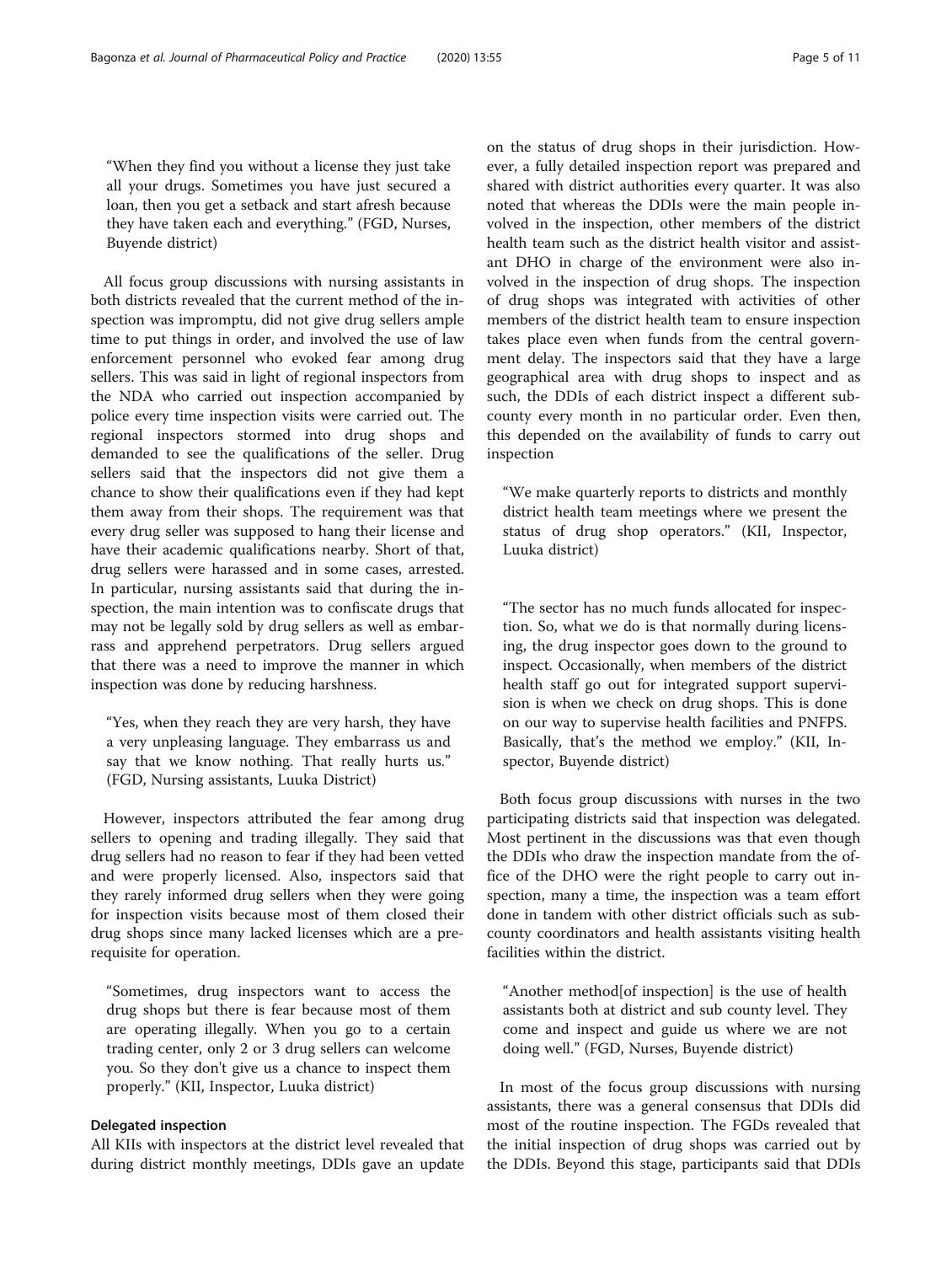did not inspect them as stipulated in the local governments' recruitment guidelines for health workers [\[35](#page-10-0)]. As such, on days when the DDIs felt like it was time to inspect drug sellers, district officials other than themselves were asked to carry out inspection visits. As far as frequency of visits were concerned, seven out of ten FGDs revealed that DDIs inspected every 3 months while the other three FGDs reported that DDIs were inspected every 4 months.

"They have been sending chairpersons to come and inform us down there [at drug shop premises] but the inspector has not been visiting some places although he calls us. Some of our colleagues got an opportunity and he visited them but some of us he has not come yet. He told us he will come because he has transport, that he will move and get to us." (FGD, Nursing assistants, Buyende district)

# Licensing

All inspectors and members in FGDs intimated that during the inspection, the very first items drug inspectors ask for from drug sellers were their qualifications and a license. Inspectors said that the biggest hindrance in acquiring licenses by drug sellers was the lack of qualifications. The inspectors said that many drug sellers fell short of the requirements hence operated illegally. To help the drug sellers overcome this hurdle, attempts at getting them qualified people also referred to as 'cover supervisors' were made. Nonetheless, the drug sellers did not have enough money to pay cover supervisors for their academic transcripts which are a requirement for registration ultimately hampering the registration process. The quotes below are an illustration of what was said by inspectors.

"..of course, we inspect to know whether the premises are still suitable because you know these are drugs. If the premises are not suitable, they[drugs] can expire. If there is too much heat, they are exposed to sunlight. To make sure that the expired drugs are segregated, we look at records like sales records and where they[drug sellers] buy the drugs from. Of course, they[inspectors] also check on the personnel to see if the person they gave the license is still the person at the premises. So, that is now the routine surveillance. And also maybe to find out that they have the right drugs which are approved for drug shops. So briefly, that is what we do all the time, the year-round." (KII, Inspector, NDA)

"What I have discovered is that it is not their[drug sellers] own making but lack of qualifications to get a license. Secondly, most of them lack finances. We used to recommend to them to get a cover-up person so that they run the drug shops but they can't meet the expense involved." (KII, Inspector, Luuka district)

The focus group discussion with nurses in Buyende district revealed that the kind of drugs sold vis-à-vis what the guidelines accepted posed a licensing problem. The nurses intimated that they had always been told by the DDIs to sell only drugs in class C and not A or B. Therefore, many inspection visits to premises owned by nurses were aimed at enforcing the right class of drugs. On a positive note, the nurses said that DDIs discouraged them from selling government drugs in their retail outlets. Rather, the nurses were encouraged to have referral books, stock rapid diagnostic kits, anti-malaria drugs, dispersible amoxicillin tablets, and oral rehydration salts—all used in the treatment of childhood febrile illnesses. Additionally, inspectors checked whether premises had a ceiling.

"They[inspectors] check on the way we keep our drugs in the shops, they check on the way we do and manage our activities. They look up to see whether there is a ceiling [in the operating premises]." (FGD, Nurses, Buyende district)

The majority of the focus group discussions with nursing assistants revealed that they were encouraged by DDIs to follow the right procedure in acquiring licenses allowing them to operate drug shops as mandated by the law. In two-thirds of the focus groups, drug sellers felt discouraged at getting licenses because whereas some of them struggled with a very strict process and eventually got licensed, some other drug sellers continued operating without one, and yet no punitive measures were taken. They said this created an atmosphere of unfair competition since many drug sellers had to part with huge sums of money to pay people with the right academic qualifications needed for licensing. The unlicensed drug sellers preferred to close their drug shops when they knew there was an ongoing round of inspection.

"When inspectors from NDA are moving around, those without a license immediately close[their drug shops], and for you, in that case, you remain open because you are on the right track. Even the patients get to know that you are the right person and strike a new friendship with you." (FGD, Nursing assistants, Buyende district)

# **Training**

One of the two FGDs with nurses revealed that participants had gained a lot from the inspection visits.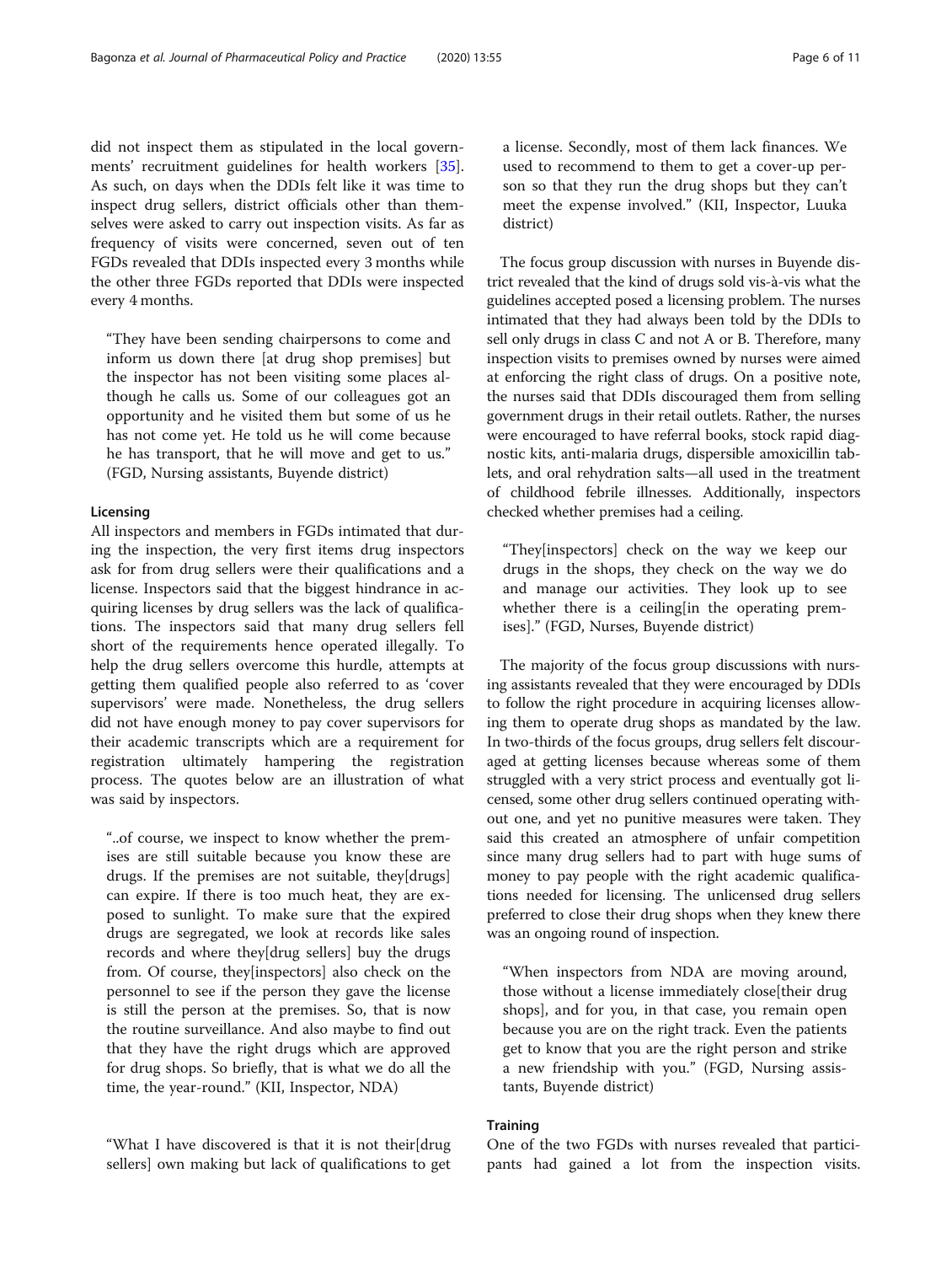Members revealed that inspectors had taught them how to organize their drug shops in a much better way. These views are outlined below.

"We have benefited so much from the different trainings. Some of us didn't know how to organize our drug shops and proper malaria treatment so we have learned a lot." (FGD, Nurses, Buyende district)

In two-thirds of the focus group discussions with nursing assistants, drug sellers said that district drug inspectors informed them when to stop using certain drugs when a new drug was introduced. This also applied to change in technology such as the use of rapid diagnostic tests in the treatment of malaria. The nursing assistants also talked about the advice they received in terms of change in dosage that should be administered to patients besides stocking the right class of drugs.

"So, in this new way of working, we get updates well. When the inspectors come and find there is something new, they inform you that technology has changed. We didn't know RDTs but because of inspection, we were able to know them. I am not sure of my colleagues' opinion, but I think it[inspection]has done very well." (FGD, Nursing assistants, Buyende)

#### Bribes

What seemed glaring in all the FGDs was the fact that the current method of inspection is rife with illicit solicitation of money from drug sellers. During discussions, drug sellers told investigators of the study that DDIs ask for money from them with the intention to use the money for buying fuel for motorcycles used during the inspection process. Other members in the FGDs said that the actual intention of the inspectors was not inspection per se but rather getting money from drug sellers for personal purposes. What was most disheartening was that the money was asked for in an intimidating manner.

"Their intention of coming is not to inspect and teach us. They just come to make money. Whatever they ask you, it is like they are intimidating you but not to teach and help you to learn." (FGD, Nursing assistants, Buyende district)

"..during their inspection, they[inspectors] usually ask for fuel money. It is quite common." (FGD, Nursing assistants, Buyende district)

#### Challenges of the inspection process

Key informants from the MoH and NDA said that the meager salaries paid to inspectors were partly to blame for the flawed inspection. They noted that there was a need to enhance salaries at all levels of inspection in order to improve the working conditions associated with the inspection of the private sector. In addition, the key informant from the NDA said that the lack of adequately trained drug sellers was a huge challenge.

"It is a big challenge to attract those[trained] people to the hard to reach areas. What happens is that you find the people who are qualified are people who are working in health centers. Sometimes, those very people are the ones who have been licensed. So, sometimes, when this[trained] person is working[at the health center], they are supposed to close the drug shop. However, sometimes they leave a nursing aid. Such things happen. That is one of the challenges we are always trying to solve." (KII, Inspector, NDA)

At the district level, policy and drug shop challenges were talked about by the DDIs. They cited examples where they had gone for inspection but only found two or three drug shops open and willing to be inspected. This was because some drug sellers had failed to pay "cover supervisors" and as such, lacked licenses. The DDIs feared that this kind of behavior was not good as it compromised the quality of care provided. The DDIs also said that many drug sellers feared inspectors because the drug sellers had been handled in a very rough manner in the past. The DDIs attributed this rough handling to the lack of licenses which many drug sellers did not have. They reiterated the fact that even the meager amounts of money that were sent from the NDA to support the inspection process were not timely which greatly stifled routine inspection.

"In inspection, we have barriers entirely on our side and others by policy. Some times we can't do frequent inspection because of limited resources. As for the drug sellers, they have the "I don't care" attitude. They open without "cover-up" or trained people, hence lowering the quality of service. On the policy side, we need more empowerment. We get supervisors from NDA to do the work[inspection] but it is not as frequent as it should be." (KII, Inspector, Luuka district)

At the drug shop level, the majority of the FGDs with nursing assistants revealed that sometimes, the community was so poor to afford the recommended full dose. So, if the drug sellers insisted on selling drugs which the community could not afford, the clients went to the neighboring drug seller who was willing to sell to them an incomplete dose. In addition, on slight improvement,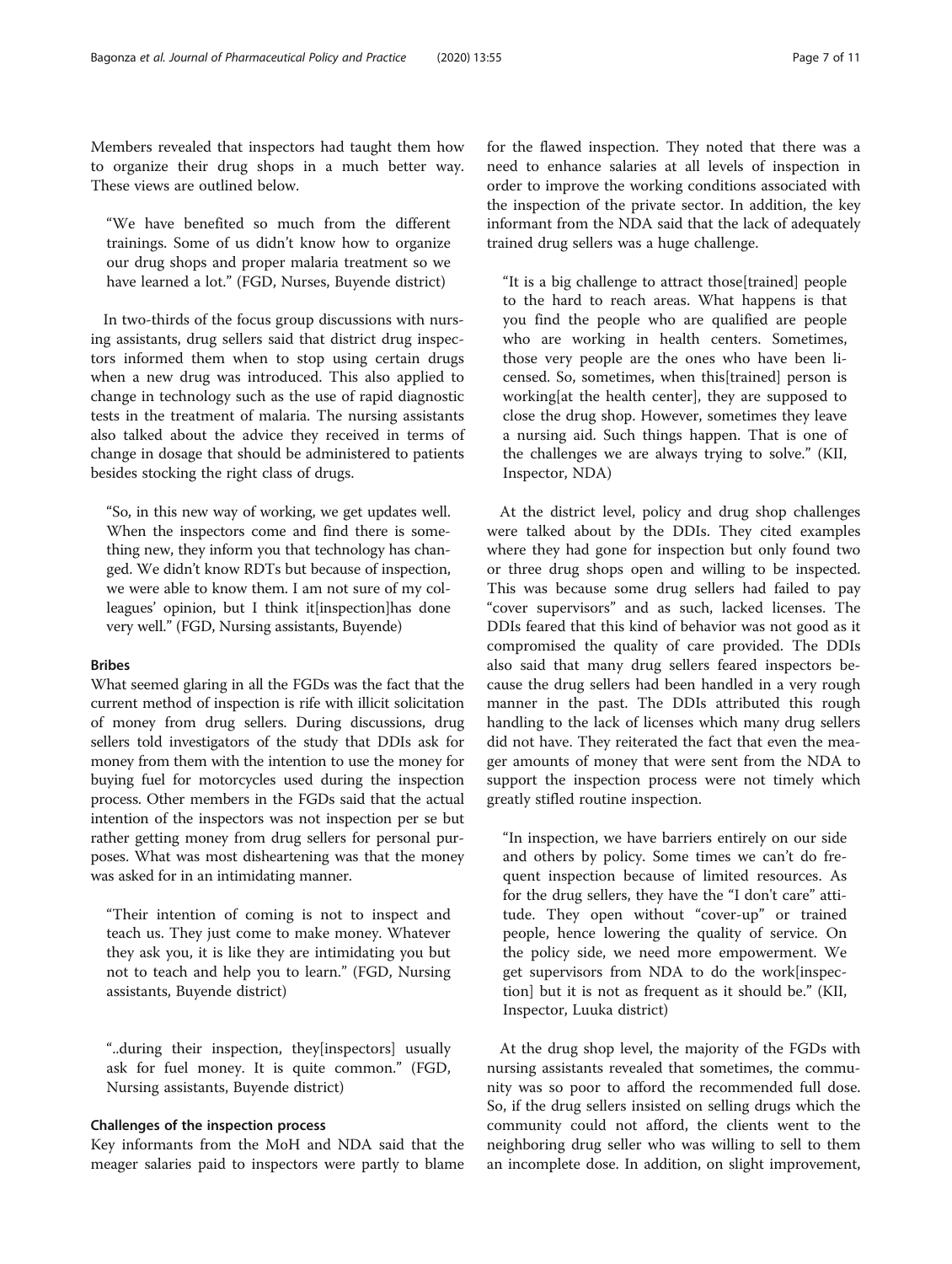patients did not seek treatment from higher-level health facilities when referred because the health facilities were very far away.

"The community is poor. So if you think of giving them the recommended doses you won't survive in business." (FGD, Nursing assistants, Buyende district)

"The patients are also far from the government facilities and when they come to you for first aid and improve slightly, they don't go to the health facilities. So I request they allow us to sell those other drugs[prescription drugs] to help them recover." (FGD, Nursing assistants, Luuka district)

# **Discussion**

The study set out to assess whether the current methods used to inspect drug sellers mirrored inspection guidelines as highlighted in the national professional guidelines for licensing, renewal, and new licenses for class C drug shops in Uganda. Study results revealed that the current methods of inspection were unpredictable, authoritarian, and characterized by illicit payments whenever they happened. Otherwise, inspection is a delegated process aimed at looking for drug sellers without valid licenses. Drug sellers felt there was a need to make the licensing process easier than it is currently. Drug sellers also felt there was a need for more training courses on childhood diseases as this would contribute to smooth running of the business.

The study found that drug sellers appreciated the training they received from drug inspectors in as far as dispensing drugs and treatment of patients were concerned. This was against a background that the national professional guidelines for licensing, renewal and new licenses for class C drug shops in Uganda do not provide for drug inspectors teaching drug sellers how to treat patients. Drug sellers complained about inspectors asking for illicit money in the form of bribes. The challenges of inspection were mainly to do with inadequate funds and personnel who carry out inspection.

While the national professional guidelines for licensing, renewal and new licenses for class C drug shops in Uganda where inspection is enshrined implicitly prescribes cordial inspection, the current method of inspection is authoritarian and is aimed at fault-finding with little or no room for negotiations similar to what has been reported elsewhere [[8\]](#page-10-0). Studies reporting positive inspection outcomes to highlight the need for dialogue between inspectors and the people being inspected [\[42](#page-10-0)]. In Uganda, every district has one DHO and one DDI who are the statutorily recognized inspectors. This two-

man workforce is supposed to inspect many drug shops spread over a wide geographic area in the district. It is important that this two-man workforce together with the national inspectors improvise catalytic actions based on dialogue and suggestions between themselves and drug sellers as a way of improving compliance to inspection. This finding concurs with a study that examined the use of authority in enforcing compliance of ward leaders. Through catalytic actions based on dialogue and suggestions, enforcing compliance increased the knowledge of and compliance with rules among motivated ward leaders [[43](#page-10-0)]. This approach may improve compliance with drug sellers if adopted by inspectors in Uganda.

The current method of inspecting drug sellers is characterized by impromptu raids aimed at surprising drug sellers similar to what has been documented in some Asian countries [[8](#page-10-0), [44](#page-10-0)] and yet, one of the functions of inspectors of private drug shops in Uganda is to make a continuous review of the needs, knowledge, and resources of drug sellers which does not happen in practice. The surprise visits are usually synergized with law enforcement whose sole purpose is to arrest drug sellers found selling drugs that are not permitted by law. As such, inspectors are accompanied by law enforcement agencies such as the police because they are duty-bound by the mission of the NDA which is to ensure the availability at all times of essential, efficacious, and costeffective drugs to the entire population of Uganda. Therefore, the mission and function of inspection have to be achieved regardless of what the drug sellers feel because illicit trade is prohibited by law.

According to the regulatory theory, policy intent and enforcement practices need to be interpreted within context. The main assumption of the current national professional guidelines for licensing, renewal, and new licenses for class C drug shops in Uganda is that once drug shops are licensed, drug sellers ought to engage in the right practices. Therefore, the intention of the current policy is to enforce compliance even if it means involving the police. However, several studies have reported that licensed drug sellers engage in selling prescription drugs and yet they are permitted to sell over the counter drugs only  $[45, 46]$  $[45, 46]$  $[45, 46]$  $[45, 46]$ . For as long as drug sellers are not able to see the financial benefit accruing from adhering to policy guidelines and high handed punitive measures persist, it is more likely that they will continue to engage in practices that contravene the law.

The manner in which inspection of drug shops is currently carried out in Uganda is indicative of a glaring gap in the inspection structure. This is because practically, the inspection can be done by anybody ranging from a sub-county coordinator, councilor, parish chief, district environmental officer to an official from the Ministry of Health. This clearly contravenes the law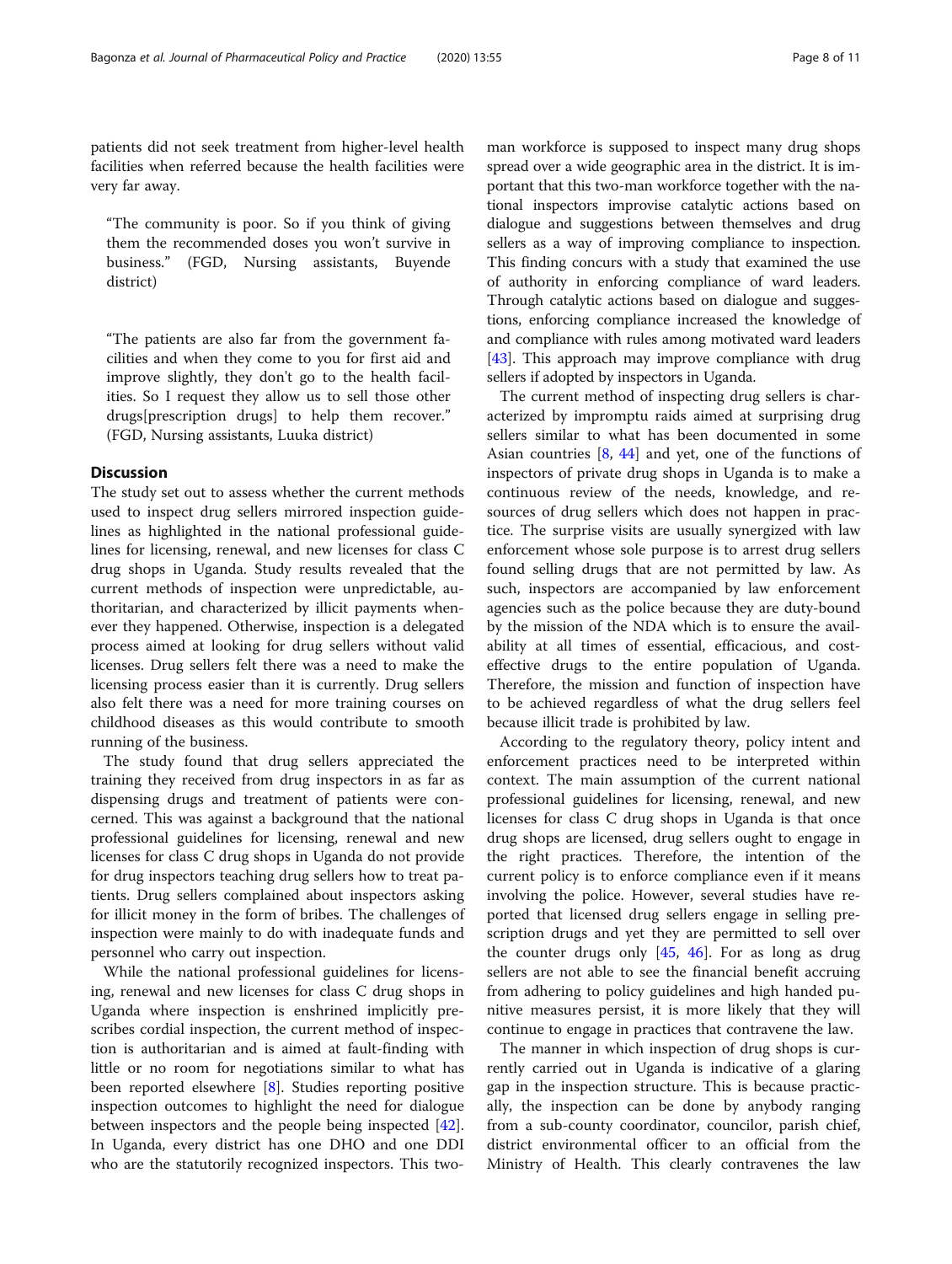since the DDI is the lawfully designated inspector for drug shops at the district level in Uganda. Elsewhere, it has been suggested that leadership in health care should prioritize patient care outcomes rather than structures and processes used to deliver health care. The ultimate target should be to deliver an effective service and not merely have an effective operation [\[45,](#page-10-0) [47\]](#page-10-0). In Uganda, the inspection is neither effective nor efficient because drug sellers close shop during inspection visits and as such inappropriate treatment of patients persists. There is a need for government inspectors to engage in more humane ways of inspection so as to reach every drug seller. Short of that, there will be elevated anti-microbial and anti-malarial resistance as a result of continued inappropriate treatment in children under 5 years

In other instances, DDIs gather drug sellers in designated places near their places of work and either pass on urgent information emanating from the NDA or caution them based on information gathered from impromptu visits of randomly visited drug shops. Whereas this method ensures that one of the tasks of inspection as stipulated by the law (mentoring and coaching drug shop owners about NDA new guidelines including treatment guidelines) is fulfilled, a lack of regular follow up due to shortage of funds is usually demotivating. It is therefore not surprising that inspectors compensate for this shortage of funds by soliciting illicit money in the form of bribes. These results agree with similar studies dealing with regulation of the private sector which found that regulation by actors may be hindered by organizational challenges which may not be limited to lack of motivation as a result of inadequate incentives [\[3](#page-9-0), [48\]](#page-10-0). There is a need to identify recurrent funding, especially in low-income countries if inspection especially of retail drug shops is to be sustainable.

Whereas the law stipulates a pharmacy technician as the most suitable inspector for drug shops, this is not what happens in practice. In many parts of the country, the DDI is either a clinical officer or a nurse. This is mainly due to a shortage of qualified personnel and has even led to task shifting in some contexts as has been documented in studies done elsewhere [\[9](#page-10-0), [49\]](#page-10-0). As a result, the NDA has set up regional offices manned by pharmacists also referred to as zonal inspectors. The zonal inspectors are re-trained by officials from NDA on how to carry out inspection. Nonetheless, the zonal inspectors have also been described as being high handed and too authoritarian in the way they carry out inspection. Again, from the regulatory theory, we postulate that drug sellers may comply rationally to set guidelines motivated entirely by personal benefit or they may obey morally when authorities use procedural fairness because of an intrinsic obligation to do the right thing [[50](#page-10-0)]. It is therefore important to note that even though the MoH, NDA, and the districts add more layers of inspectors, unless drug sellers understand what they benefit from the inspection process, compliance will remain an uphill task. Only drug sellers who feel that inspection helps to legitimize their trade and validate them among the communities they serve will embrace inspection visits.

Relatedly, drug sellers complained about being embarrassed mostly by zonal inspectors and sometimes by DDIs in front of patients being treated. This stigmatization often results in disapproval when directed at drug sellers and their behavior. When the drug sellers are treated disrespectfully with no room to amend deviant behavior, then deviance becomes a master status trait as explained by studies done elsewhere [\[51,](#page-10-0) [52\]](#page-10-0). That is why during inspection visits, drug sellers close shops in a bid to avoid being embarrassed and could be one of the reasons why inappropriate treatment practices persist. Conversely, in a few instances, drug sellers reported that the current methods of inspection improved their performance. Even then, the performance mentioned was to do with compliance with cleanliness and general set up of premises which is the intention of the current guidelines. Studies done elsewhere also concur that the ultimate aim of the inspection is to improve compliance  $[6]$  $[6]$ .

Studies show that delegated inspection may not lead to compliance because of its temporary nature which more often than not leads to tension between inspectors and healthcare providers [\[49\]](#page-10-0). In Ugandan rural settings, whenever the DDI and zonal inspectors are not able to make it for routine visits, inspection is delegated to proxies such as members of the DHT or other actors at lower village levels such as councilors and sub-county chiefs. These proxy inspectors often lack professional experience to perform a professional role. To the proxy inspectors, what is of utmost importance is power over drug sellers which has been associated with dismay. This is because the proxy inspectors create unnecessary tension and worry among drug sellers and yet drug sellers do not feel like they get much intellectual help from the proxy inspectors. This impasse has been overcome in the public sector with the human resource department of the ministry of health ensuring that there is adherence to set standards for effective delivery of the National Minimum Health Care Package (UNMHCP) by determining personnel needs both in numbers and skills as may be required by the national health policy [\[53\]](#page-10-0). Post-graduate and in-service training aimed at improving skills and technical competencies; quality performance and productivity of the health workforce are also mandates of the human resource department. In essence, the department is charged with the inspection of human resources in order to make sure that set standards are adhered to.

On the other hand, the quality assurance department of the Ministry of Health is charged with the supervision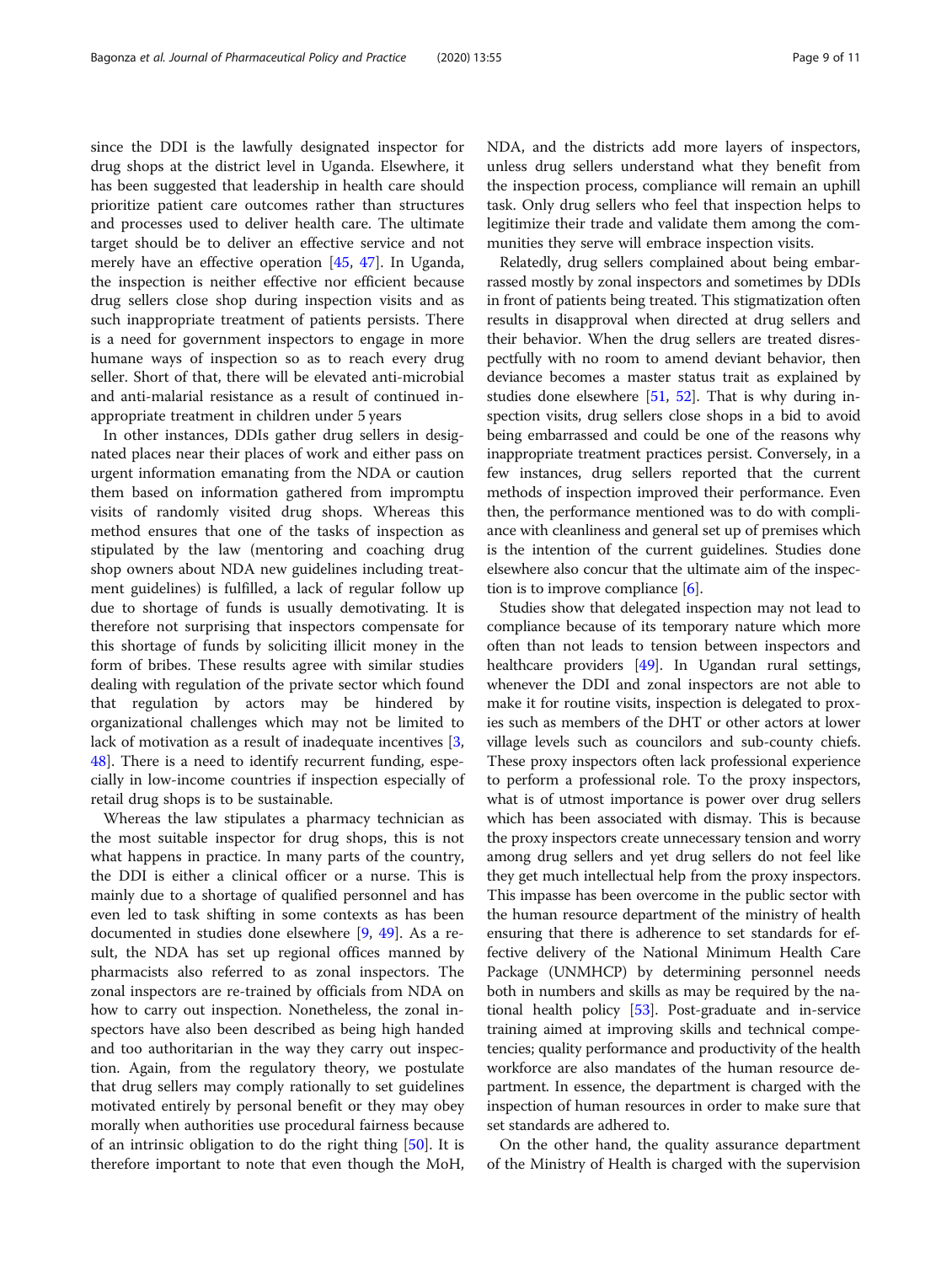<span id="page-9-0"></span>of the public sector [\[54](#page-10-0)]. To this effect, supervision guidelines have been drawn and effected [[55\]](#page-10-0). The other department in the ministry of health is the pharmacy department whose mandate of regulating the private sector is executed by the NDA [[56\]](#page-10-0).

It is, therefore, puzzling why the ministry of health regulates the public sector using standard structures and guidelines as far as inspection and supervision is concerned and only engages in inspection with no formal support supervision for the private sector. Moreover, whereas there is a dearth in studies showing how inspection translates into quality health care  $[6]$  $[6]$ , there is a plethora of information pointing to the effectiveness of supervision on the quality of health care [\[57,](#page-10-0) [58](#page-10-0)]. It is, therefore, important that the ministry of health together with the NDA initiate formal support supervision for drug shops since regulatory inspection alone has not been effective in improving the quality of health care offered by private drug sellers.

The major strength of our study is that it builds on the perspectives of inspectors and drug sellers in highlighting the difference in how the inspection is carried out in relation to how it should be carried out. This is further strengthened by the use of theories such as the regulatory theory in discussing some of the results that would otherwise be abstract.

A major limitation of this study is that it only considered licensed drug shops yet unlicensed ones also exist. The investigators of the study are aware that unlicensed drug shops also provide health services to communities in which they are located and would have provided findings that are more representative of the general situation in the study area. However, the investigators wanted to get a good understanding of regulatory inspection from drug sellers who operate legally and are recognized by the law hence the decision to omit the unlicensed drug shops. Findings from this study provide sustainable solutions to a private sector that plays a pivotal role in health service provision in Uganda.

# Conclusion

The current method of inspecting drug sellers is harsh and instills fear among drug sellers. There is a need to establish channels of dialogue between inspectors and drug sellers if meaningful compliance to inspection and adherence to policy guidelines is to be achieved. The government needs to enhance both human and financial resources if meaningful inspection of drug sellers is to take place.

#### Abbreviations

DDI: District drug inspector;; DHO: District health officer; FGD: Focus group discussion; IDI: In-depth interview; NDA: National Drug Authority; PNFP: Private not-for-profit

#### Acknowledgements

We would like to thank the DHOs of Luuka and Buyende districts who gave us permission to conduct research in their districts. We applaud the drug sellers in both districts for their willingness to participate in this study. Special thanks go to Uppsala University and the Einhorn family foundation for funding the study. We are grateful for all the support we received from the staff of Uppsala and Nottingham Trent University, UNICEF and the Erasmus+ mobility programme. Last but not the least, heartfelt gratitude goes out to Professor Lynn Atuyambe who critically reviewed two versions of this manuscript.

#### Authors' contributions

HW, SP, PA, AM, and AB conceived and designed the study. AB, LG, HW, and MM implemented the study and validated the findings. AB, MM, LG, PA, FEK, and DM participated in data analysis. All authors read and approved the final manuscript.

#### Funding

Funding for this study was obtained from Uppsala University and the Einhorn family foundation.

#### Availability of data and materials

Datasets used during the study are available from the corresponding author on reasonable request.

#### Ethics approval and consent to participate

Ethical approval was obtained from the Higher Degrees, Research and Ethics Committee (HDREC) of the School of Public Health, College of Health Sciences, Makerere University Kampala. The study protocol was also approved by the Uganda National Council for Science and Technology (SS4703). All inspectors and drug sellers involved in the study provided written informed consent for themselves. Study participants were assigned numbers before interviews commenced to ensure anonymity was maintained.

#### Consent for publication

Not applicable.

#### Competing interests

The authors declare that they have no competing interests.

#### Author details

<sup>1</sup>Department of Community Health and Behavioural Sciences, School of Public Health, Makerere University College of Health Sciences, Kampala, Uganda. <sup>2</sup> Department of Health Policy Planning and Management, School of Public Health, Makerere University College of Health Sciences, Kampala, Uganda. <sup>3</sup>International Maternal and Child Health Unit, Department of Women's and Children's Health, Uppsala University, Uppsala, Sweden. Department of Disease Control and Environmental Health, School of Public Health, Makerere University College of Health Sciences, Kampala, Uganda. 5 School of Social Sciences, Nottingham Trent University, Nottingham, UK. 6 Department of Pharmacy, School of Health Sciences, Makerere University College of Health Sciences, Kampala, Uganda.

#### Received: 9 June 2020 Accepted: 19 August 2020 Published online: 10 September 2020

#### References

- 1. Stenson B, et al. Real world pharmacy: assessing the quality of private pharmacy practice in the Lao People's Democratic Republic. Soc Sci Med. 2001;52(3):393–404.
- 2. Wiysonge CS, et al. Public stewardship of private for-profit healthcare providers in low- and middle-income countries. Cochrane Database Syst Rev. 2016;2016(8):–CD009855.
- 3. Avortri GS, Nabukalu JB, Nabyonga-Orem J. Supportive supervision to improve service delivery in low-income countries: is there a conceptual problem or a strategy problem? BMJ Global Health. 2019;4(Suppl 9): e001151..
- 4. Schaefer C, Wiig S. Strategy and practise of external inspection in healthcare services – a Norwegian comparative case study. Safety in Health. 2017;3(1):3.